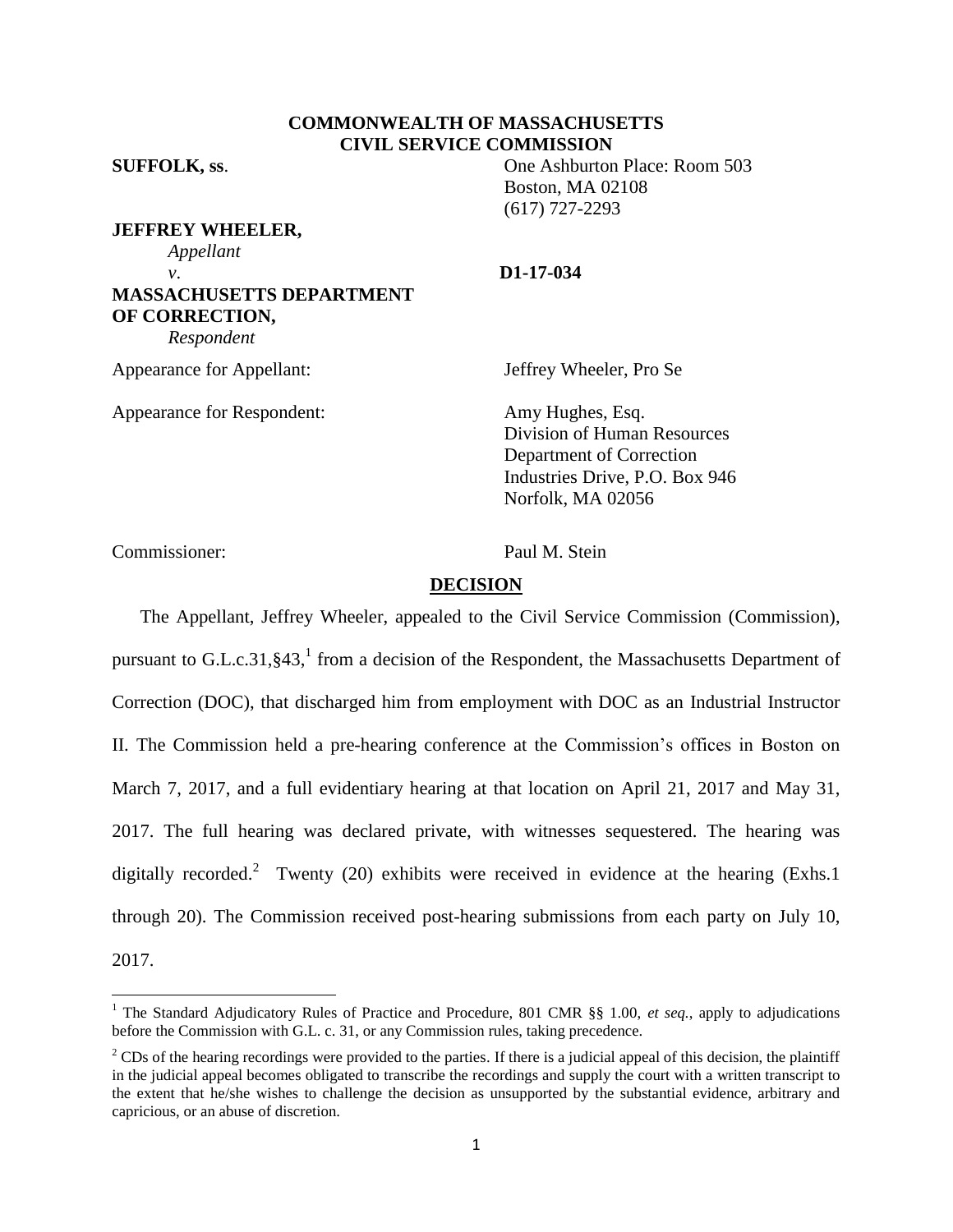# **FINDINGS OF FACT**

Based on the Exhibits entered into evidence and the testimony of the following witnesses:

*Called by the Respondent:*

- DP, DOC Sergeant (Correction Officer II)
- AC, DOC Lieutenant (Correction Officer III)
- MM, former DOC Captain (Correction Officer IV)
- WM, Shirley MA Police Officer

*Called by the Appellant:*

■ Jeffrey Wheeler, former DOC Industrial Inspector II, Appellant

and taking administrative notice of all matters filed in the case, pertinent law and reasonable inferences from the credible evidence, a preponderance of evidence establishes these facts:

- 1. The Appellant, Jeffrey Wheeler, was appointed to the position of DOC Industrial Instructor I in March 2006. In August 2012, he was promoted to Industrial Instructor II. He held the functional title of General Maintenance Worker (what Mr. Wheeler called a "glorified repairman"). (*Exhs. 1 through 4, 7 & 16; Testimony of Appellant*)
	- 2. Prior to the incidents that gave rise to the Appellant's termination which is the subject of

this appeal, Mr. Wheeler had the following disciplinary history:

1/16/2009 Letter of Reprimand – Irregular Inventory 2/7/2008 Verbal Warning – Approached Supervisor and Said Obscenity 8/29/2011 Letter of Reprimand – Engaged in Verbal Argument with Fellow Co-Worker/Obscenities  $6/2/2013$  5 Day Suspension – Misuse of State Property<sup>3</sup> 9/30/2015 Letter of Reprimand – Continuous Tardiness

(*Exh. 4*)

 $\overline{\phantom{a}}$ 

3. Mr. Wheeler considers himself a well-known "whistleblower", claiming to have regularly exposed wrongdoing at DOC and elsewhere, especially misconduct affecting him. In particular, while working at MCI Shirley, he accused others of targeting him with personal harassment and violation of his privacy, unlawful surveillance, theft and concealment of other illicit activity. He

 $3$  This offense involved Mr. Wheeler's use of a DOC van to remove some furniture from his home which Mr. Wheeler acknowledged was a violation of departmental rules. (*Exh. 16*)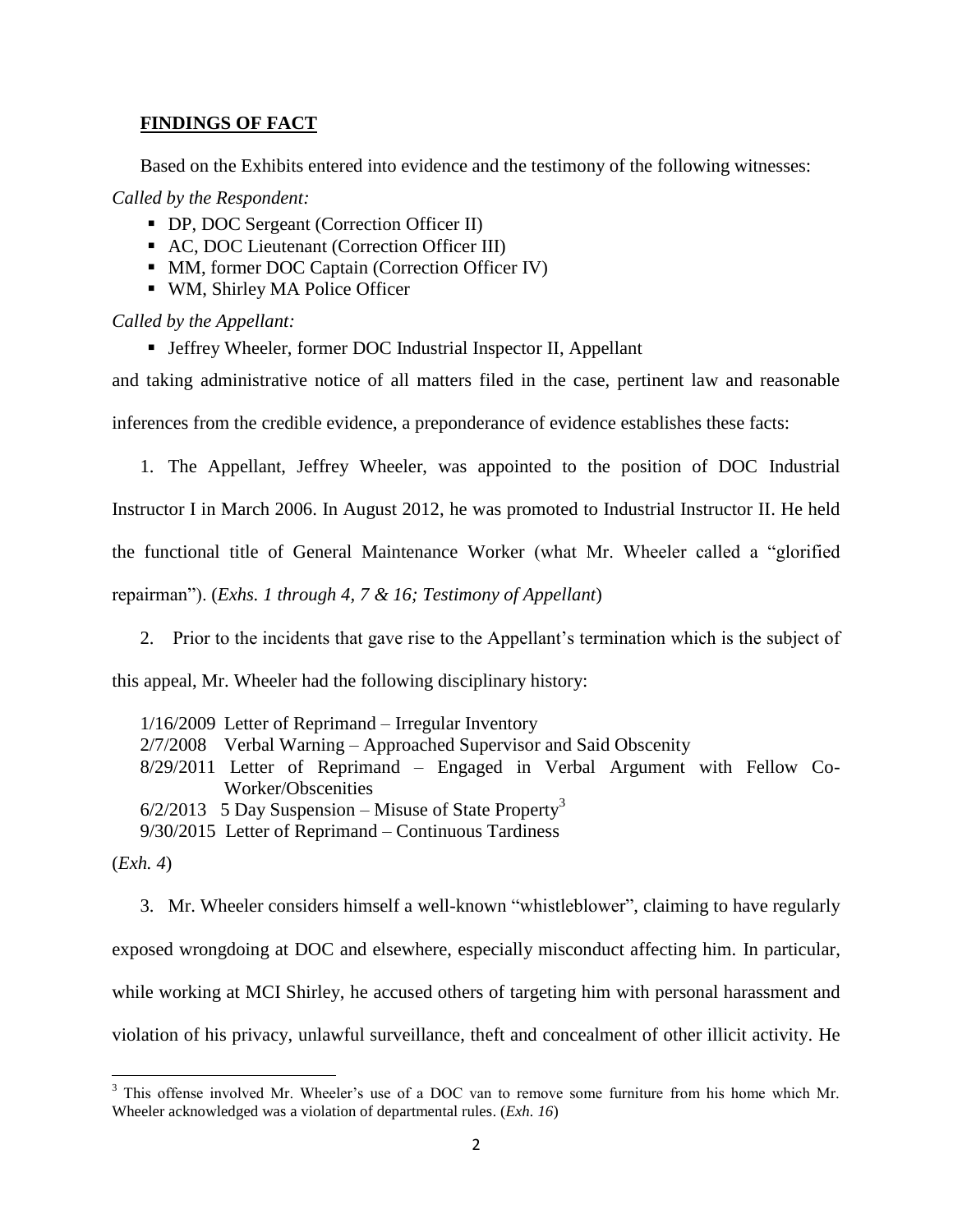attributes misconduct directed as retaliation for his 2012 promotion to Industrial Instructor II at MCI Shirley, a position that he said another employee believed Mr. Wheeler "stole" from him. DOC never found evidence to conclusively substantiate the retaliatory misconduct Mr. Wheeler asserted. (*Exhs. 4, 6, 16 through 20; Testimony of Appellant*)

4. Eventually, after two periods of medical leave, Mr. Wheeler sought a transfer away from MCI Shirley and was administratively reassigned to MCI Concord. (*Exhs. 4, 7 & 9; Testimony of Appellant, AC & MM*)

5. The events which ultimately led to Mr. Wheeler's termination began in September 2016, approximately six months after his transfer to MCI Concord, when Mr. Wheeler filed a Confidential Incident Report charging certain of his former MCI Shirley co-workers with resuming their harassment of him. (*Exh. 4*)

6. In particular, Mr. Wheeler reported an encounter on September 14, 2016, with an MCI Concord co-worker who said to him that two of his former co-workers at MCI Shirley said "hi". Mr. Wheeler replied: "Yes tell them hello and I'll see them in Federal court if I can afford it." He alluded to his harassment by the DOC Industrial Instructors at MCI Shirley and "that somebody at the top finally gets it and I finally have peace and quiet and can do my job, To kill the weed by ripping out the root of the problem." (*Exhs. 4, 7 & 9*)

7. On September 20, 2016, DOC Superintendent's Investigator Lt. AC interviewed Mr. Wheeler concerning his most recent allegations of harassment. Although Lt. AC had made clear that Mr. Wheeler was being interviewed as a victim, not a suspect of misconduct, at Mr. Wheeler's request, his Union Representative also attended. (*Exhs. 4 & 5; Testimony of AC*) 4

 $\overline{a}$ 

<sup>4</sup> Sgt. AC did not record his interviews.(*Testimony of AC*)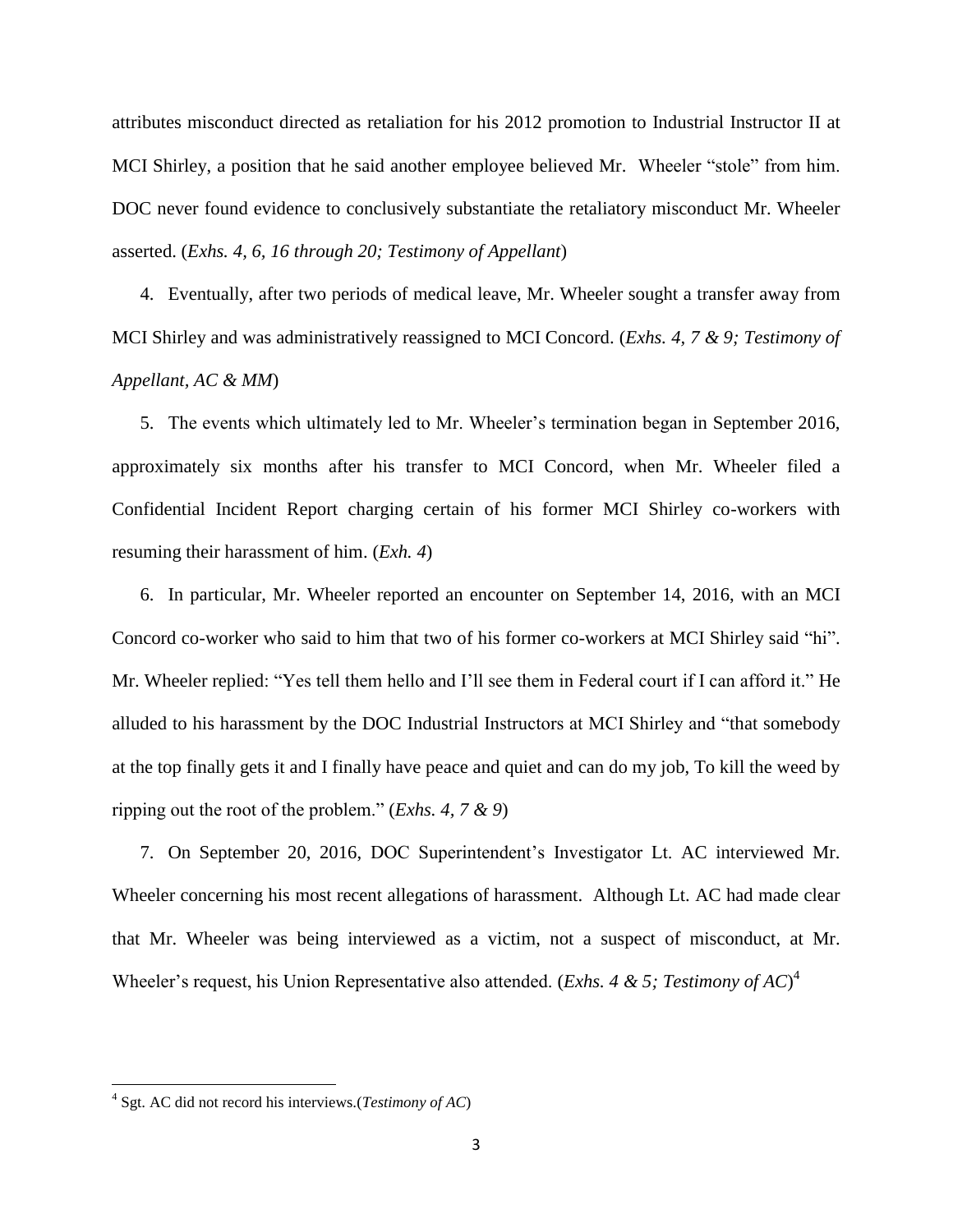8. At the outset, Mr. Wheeler expressed disdain for how he believed the DOC had been ignoring his complaints, becoming so agitated that he was escorted out of the room by his Union Representative. After calming down, he returned and proceeded with the interview, during which he continued to harken back to his prior grievances. (*Exh. 5; Testimony of AC*)

9. Among the statements reported by Lt. AC that Mr. Wheeler made during the interview, one remark stood out. Mr. AC reported that, at the conclusion of the formal interview, Mr. Wheeler said: "Off the record, if this were old school, I'd put a bullet in [one of the former coworker's head." He also made an obscene, graphic remark about the former co-worker's personal sex life. (*Exhs. 4, 5 & 7; Testimony of AC*) 5

10. Lt. AC interviewed the MCI Concord employee whom Mr. Wheeler had said passed along the former coworkers' request to say "Hi". This witness did verify that the conversations occurred essentially as stated. (*Exhs. 4 & 5; Testimony of AC*)

11. Lt. AC spoke with Mr. Wheeler's supervisor at MCI Concord who confirmed that someone (he did not recall who) did tell him before Mr. Wheeler was transferred: "Be careful, Jeff is a loose cannon". The supervisor knew Mr. Wheeler from working with him previously, however, and discounted the remark because he wanted to give him a chance. (*Exhs. 4 & 5*)

12. Lt. AC verbally briefed his Superintendent and prepared a written report dated September 21, 2016 AC was directed by the Superintendent to file an intake with DOC Internal Affairs to upgrade the matter for a formal "Category II" investigation. (*Exhs. 4 & 5; Testimony of AC*)

13. On September 23, 2016, Internal Affairs Capt. MM conducted recorded interviews with the two MCI Shirley employees whom Mr. Wheeler accused of harassment. Both employees confirmed that they did have a speaker-phone conversation with the MCI Concord employee in

 $\overline{\phantom{a}}$ 

 $<sup>5</sup>$  Mr. Wheeler later stated that he did not recall using the words "bullet in [his] head", but acknowledged the gist of</sup> the remark, stating he may have said he would "kick his ass" or should have "fucking knocked his head in and this shit would have stopped right from the get go, and that's what he needs." (*Exhs. 4, 7 & 9;Testimony of MM & DP*)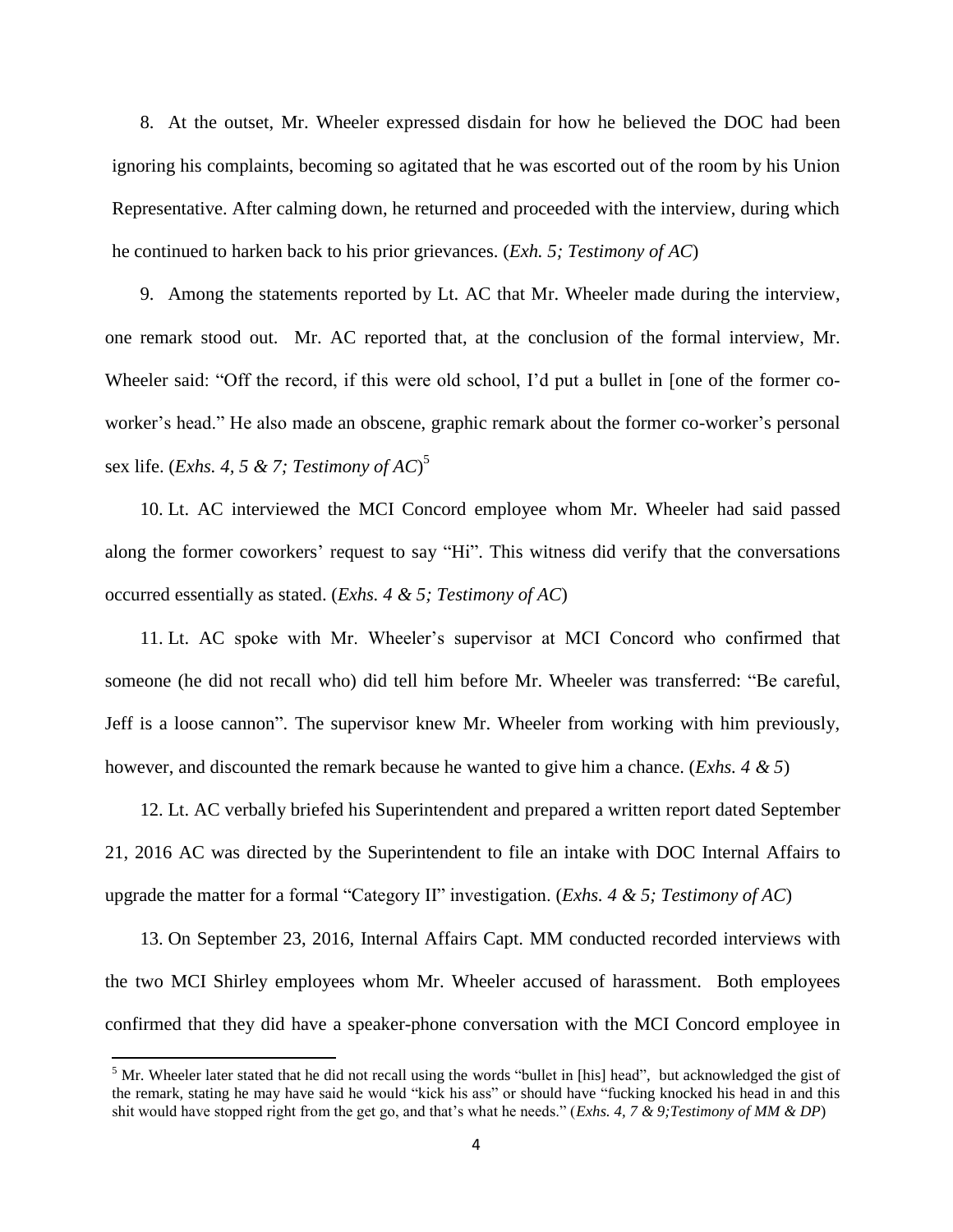question and remembered saying something to the effect: "Tell Wheels that I said hello", but denied malevolence or animus toward him. (*Exhs. 4 & 7;Testimony of MM*)

14. On September 23, 2016, Mr. Wheeler was detached from duty with pay pending further investigation of the allegations that he asserted and the threatening statement he made during the September 20, 2016 interview. (*Exh. 4*)

15. Also, on September 23, 2016, Capt. MM reported the matter to the Shirley Police Chief, whom he thought had issued Mr. Wheeler his License to Carry. (*Exh. 4; Testimony of MM*) 6

16. On October 6, 2016, Internal Affairs Sgt. DP conducted a recorded interview with Mr. Wheeler who acknowledged making offensive remarks about the coworker as reported by Lt. AC (although he claimed the words he used were not exactly what Lt. AC had reported). He denied any intent to commit physical harm, stating that he was "very upset" and "deeply hurt" but "I'm perfectly fine." (Exh.  $4 \& 7$ )

17. Throughout the interview Mr. Wheeler reverted back to his many past grievances. He also stated that animus against him had increased after his coworkers discovered that Mr. Wheeler's brother had served time for criminal conduct. Mr. Wheeler admitted to Sgt. DP that, when he applied for a job at DOC, he did not disclose his brother's incarceration on his employment application, as he knew was required. (*Exhs. 4 & 7*)<sup>7</sup>

18. By Memorandum dated October 7, 2016, Sgt. DP reported the results of his investigation. As to the allegations of harassment made by Mr. Wheeler, he found those allegations were "Not Sustained." (*Exhs. 4 & 7*)

 $\overline{\phantom{a}}$ 

<sup>6</sup> In fact, the issuing authority was the Salisbury Police Chief. (*Exh.4;Testimony of WM, MM and DP*)

<sup>&</sup>lt;sup>7</sup> Mr. Wheeler testified at the Commission hearing that he later cleared up what he, himself called a "lie by omission" on his application with senior DOC personnel at least a year earlier, as a condition to his return to duty after medical leave. He believed the fact was then well-known to DOC. The brother has long been released from MCI custody. (*Exh. 4; Testimony of Appellant, MM & DP*)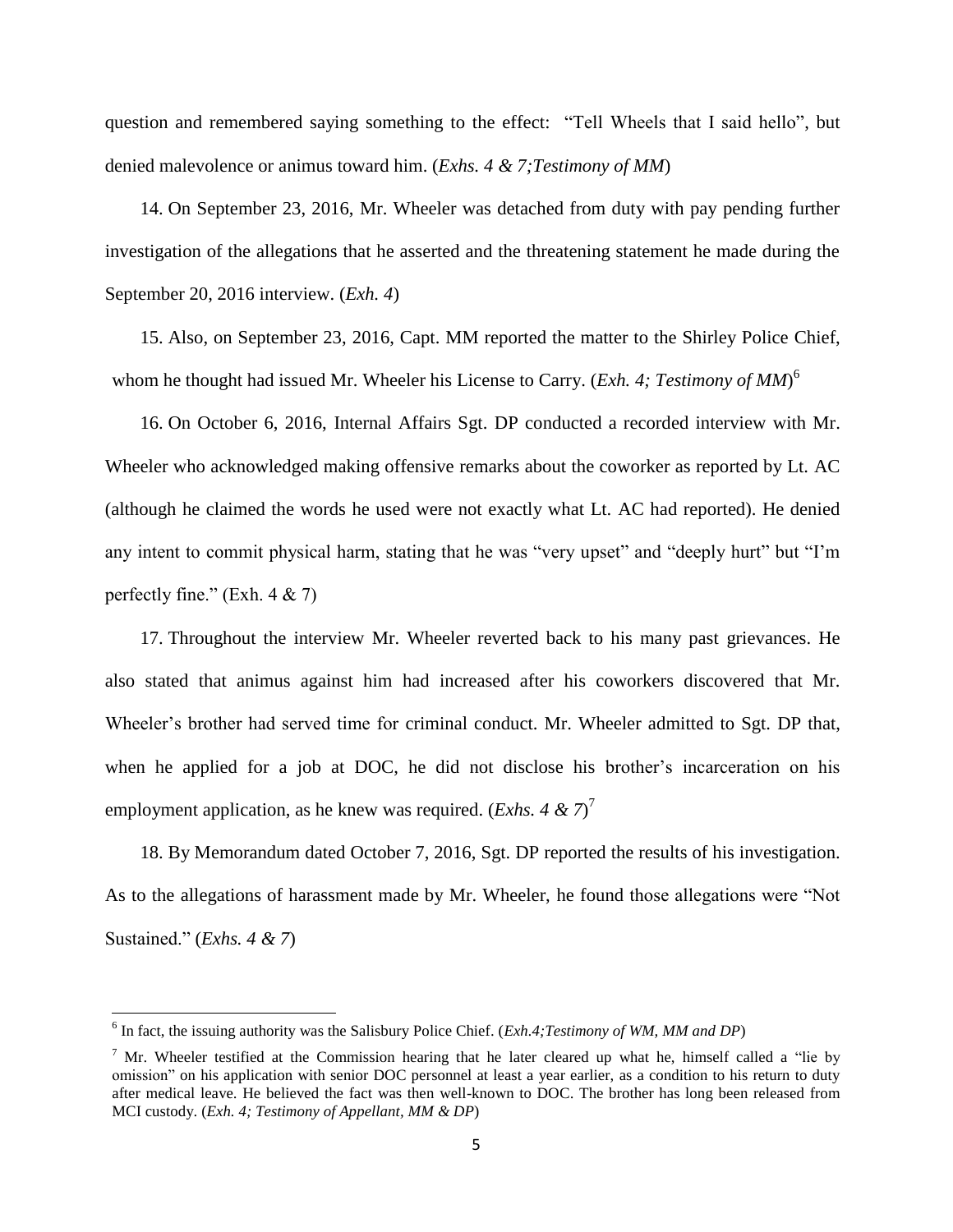19. Sgt. DP also concluded that Lt. AC's report of Mr. Wheeler's statements about the coworkers were "highly . . . reliable and worthy of belief", and "not only of considerable concern", but also a violation of DOC rules regarding interpersonal relationships and workplace violence. He further concluded that Mr. Wheeler's admission to concealing on his employment application that his brother was then in MCI custody violated DOC rules requiring disclosure of such information. (*Exhs. 4 & 10 through 13; Testimony of DP*)

20. Capt. MM signed off on the report on October 17, 2016 and the report was accepted by his supervisor, the Chief of Internal Affairs, on October 28, 2016. (*Exh. 4*)

21. Beginning on October 13, 2016 and continuing until October 22, 2016, Mr. Wheeler left a total of 23 voice mail messages on Sgt. DP's DOC-issued cell phone. Most of the messages were angry rants against the DOC in general (which he referred to as the "Department of Corruption"). Among the messages were several that had a more sinister tone, such as:

- "You don't know me, but now you do . . . and you are going to lose so f------g bad it ain't funny."
- "I'm pretty good at wiping smiles off people's faces."

 $\overline{\phantom{a}}$ 

- "[T]here won't be any backing out now. You guys can f—k off and die. I 'm gonna ride you guys face first down in to the f-----g dirt. . . [G]ame on bro."
- Sgt. [DP], why don't you tell [the Internal Affairs Chief] to rub a little Vaseline on his ass, it won't hurt so bad. Good day."

Sgt. DP downloaded these messages and a CD of the recorded messages was introduced in evidence at the Commission hearing.. Sgt. DP wrote an addendum, dated November 10, 2018, to his original report, detailing the messages. (*Exhs. 4 & 6; Testimony of Appellant & DP*)

22. On October 22, 2016, with the foregoing investigation pending, Mr. Wheeler targeted an employee in the DOC Employee Assistance Program  $(EAP)^8$ , bombarding her DOC-issued cell phone her with more than one hundred text messages from 3:13 AM through 9:23 PM. (*Exh. 4*)

 $8$  The employee was a Sergeant with whom Mr. Wheeler had previous contact in her professional capacity with the EAP. (*Exhs. 4 & 9; Testimony of Appellant*)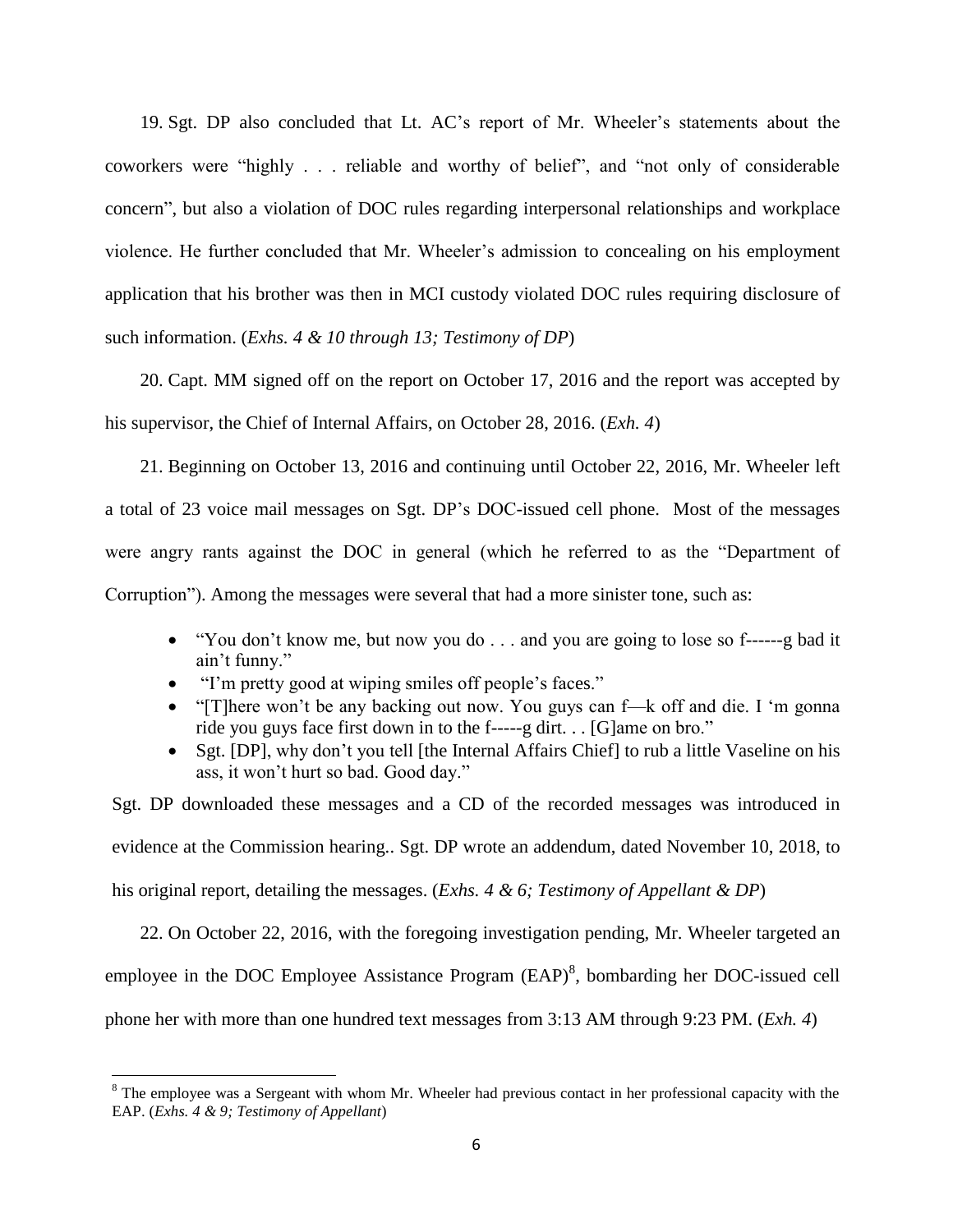23. These messages, copies of which were introduced into evidence at the Commission hearing, included, among others:

- "Suicide I don't think so . . . Homicide hell yaa"
- "No more bars I'm packing heat 24/7"
- "Your [sic] the lead again [first name of employee] but I'm leading all of u this time too [sic] the gates of hell welcome."
- "Mark me down for premeditated murder temporary insanity do [sic] to doc [sic]  $\ldots$ "
- Tick tock tick tock goes the angry angry clock"
- "I mean no harm to anyone . . . unless they get involved but . . . now just one will be fine . . . Anything more is a f-----g bonus"

(*Exh. 4; Testimony of WM*)

24. Based on these additional developments, Capt. MM again contacted the Shirley Police Department. He spoke with Officer WM and requested that Mr. Wheeler's LTC be revoked. After consulting his commanding Sergeant, who followed up with Capt. MM (explaining that Shirley had not issued the LTC and, therefore could not revoke it), but agreed to order Officer WM to visit Mr. Wheeler's home and attempt to convince him to agree to voluntarily relinquish his firearm. (*Exh. 4; Testimony of Appellant, WM & MM*)

25. Officer WM and another Shirley Police Officer proceeded to Mr. Wheeler's residence (a trailer) to find no one there. Mr. Wheeler arrived, pulling his vehicle within a foot of Officer WM's marked cruiser before stopping and began to rant. When Officer WM asked for the voluntary surrender of his firearm, Mr. Wheeler refused and said if he came back he should bring "Tack Vest and the Goods." The officers cleared the scene and returned to the station to report to Sgt. Violette. (*Exhs.4 & 14; Testimony of WM*)

26. Shortly after Officer WM's return to the police station, the EAP employee walked in. With his assistance, she obtained a Harassment Prevention Order, which remained in effect for one year, and ordered Mr. Wheeler to stay away from her and refrain from abuse. (*Exh. 4; Testimony of WM*)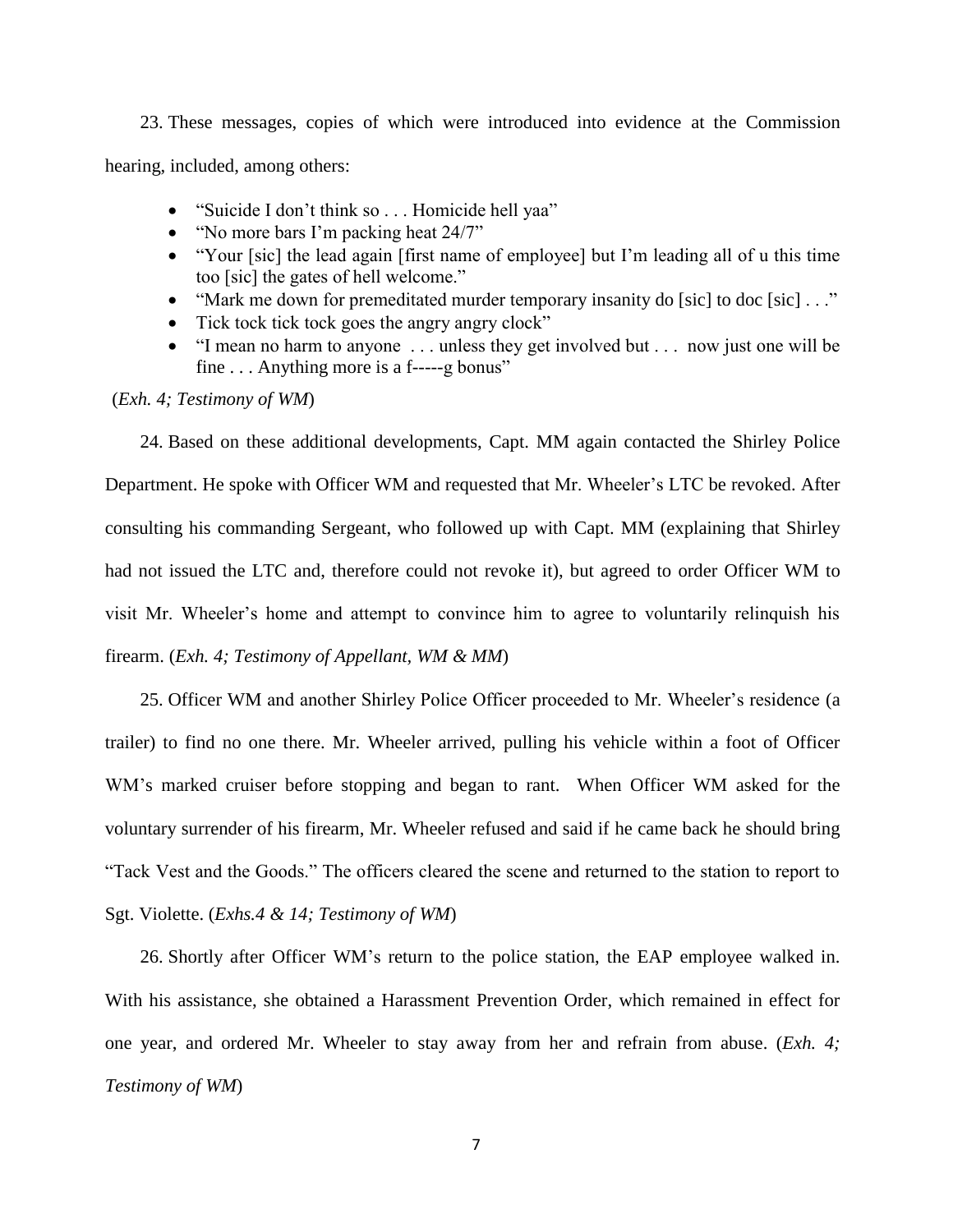27. At approximately 10:30 p.m. that evening, Officer WM and two other police officers, along with several Massachusetts State Troopers who had been called in for support, arrived at Mr. Wheeler's residence. Officer WM had "Section 12" papers to take Mr. Wheeler to a hospital for mental health evaluation. (*Exh. 4; Testimony of WM*)

28. Mr. Wheeler came to the door and a colloquy ensued in which Officer WM informed him that he was there to take him into "Section 12" custody. Mr. Wheeler turned his body around and, as he did so, a clearly visible handgun was seen tucked in his waist band. Officer WM drew his service revolver. Mr. Wheeler went back into his trailer. Eventually, Mr. Wheeler emerged, complied with orders to drop his firearm (a loaded .45 semi-automatic). He was taken into custody and transported to a hospital for evaluation. His handgun, several loaded magazines and loose ammunition were confiscated. (*Exhs. 4, 9 & 14; Testimony of WM*)

29. While at the hospital, Mr. Wheeler placed a telephone call to the Shirley Police Department and spoke to Officer WM. This call was recorded and the audio CD was introduced in evidence. Among other things, during this telephone call, Mr. Wheeler stated:

- "If they piss me off enough I don't need a gun. I beat someone up 30 years ago retarded."
- I am getting pissed off, really pissed off. . . . If I make up my mind to go trample someone to teach them a lesson, there is going to be just little bitty pieces of them left . . . but I promise you, no one will die, I'm going to make sure they live to be disabled for the rest of their life."

(*Exhs. 4 & 8; Testimony of WM*)

30. On October 24, 2018, DOC Internal Affairs opened another investigation concerning Mr. Wheeler's alleged harassment of the EAP employee and related conduct. Capt. MM was assigned to conduct the investigation. He conducted recorded interviews with the EAP employee and with Mr. Wheeler. (*Exhs. 4 & 9; Testimony of MM*)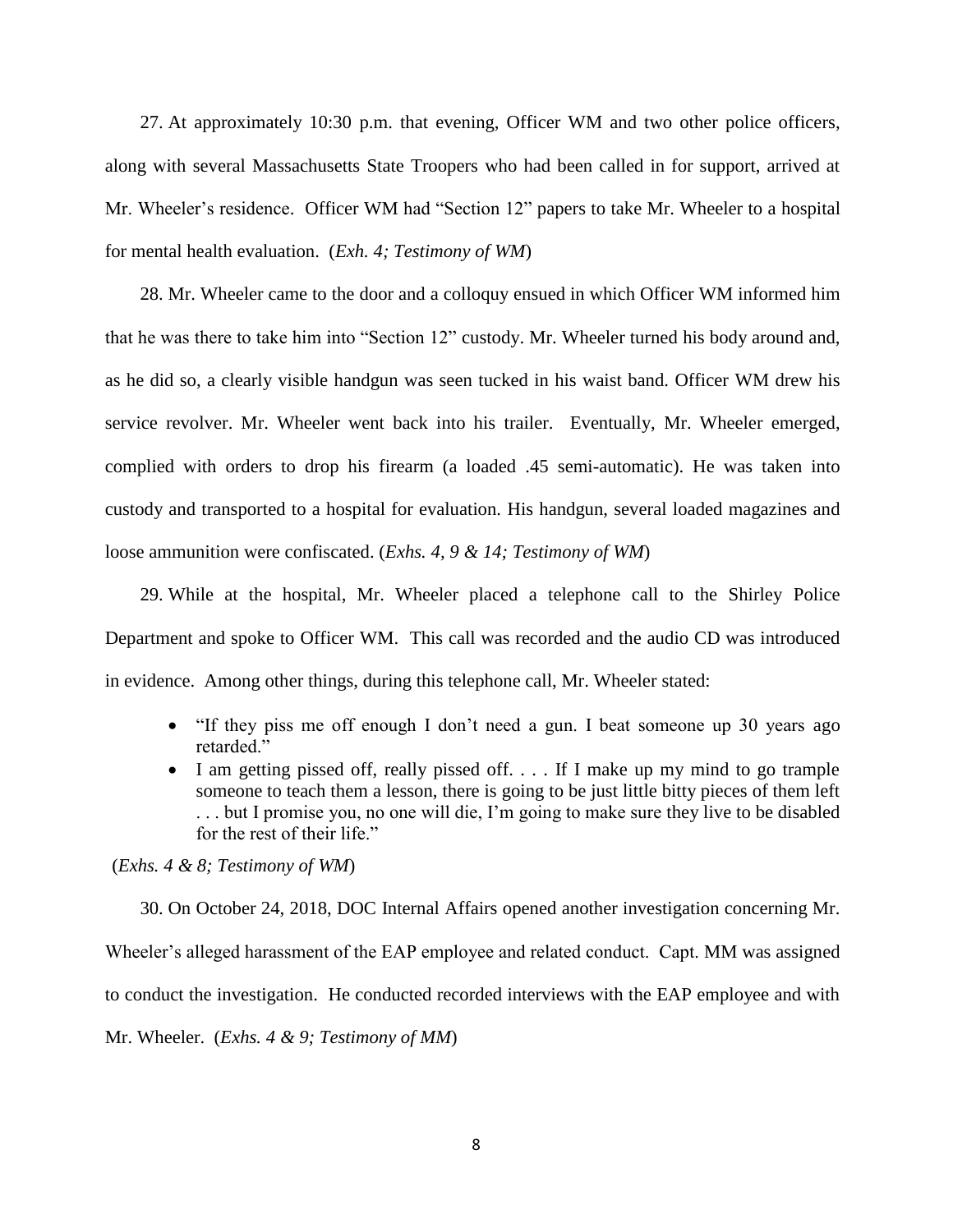31. Mr. Wheeler admitted to sending the EAP text messages and stated that "they are what they are". He realized that his behavior was inappropriate but said he meant her no harm. He explained that he had come to learn information recently from an acquaintance that led him to suspect that the EAP employee was part of the "rogue group of individuals" whom he suspected regularly recruited other DOC employees and inmates, as well as medical and law enforcement personnel, to further the long-standing conspiracy against him and, most recently, to break into his home, confiscate his property and alter his personnel and medical records. He provided Capt. MM with no specific evidence or information to corroborate these suspicions. (*Exhs. 4 & 9; Testimony Appellant & MM*)

32. On November 17, 2016, Capt. MM submitted his written report that sustained the allegations of misconduct by Mr. Wheeler regarding his texting to the EAP employee and his interactions with the Shirley Police Department (which were largely supported by documentary evidence). He concluded that this behavior violated DOC policy against workplace violence as well as his duty as a DOC employee to conduct himself with dignity, to treat other employees with respect, and to cooperate with all other law enforcement officers. (*Exhs. 4, 10 through 13*)

33. On November 28, 2016, the DOC Deputy Commissioner signed off on Sgt. DP's report and, on November 30, 2018, signed off on Capt. MM's report, requesting a Commissioner's Hearing to address the allegations. (*Exh. 4*)

34. After due notice, a Commissioner's Hearing was convened on December 21, 2016 before a duly designated Hearing Officer on seven enumerated charges preferred against Mr. Wheeler. The Hearing Officer's report, dated January 10, 2017, found that the DOC had established five charges in full (threatening an MCI Shirley employee; sending offensive voice mail messages to Sgt. DP; sending inappropriate and threatening text messages to the EAP employee; failing to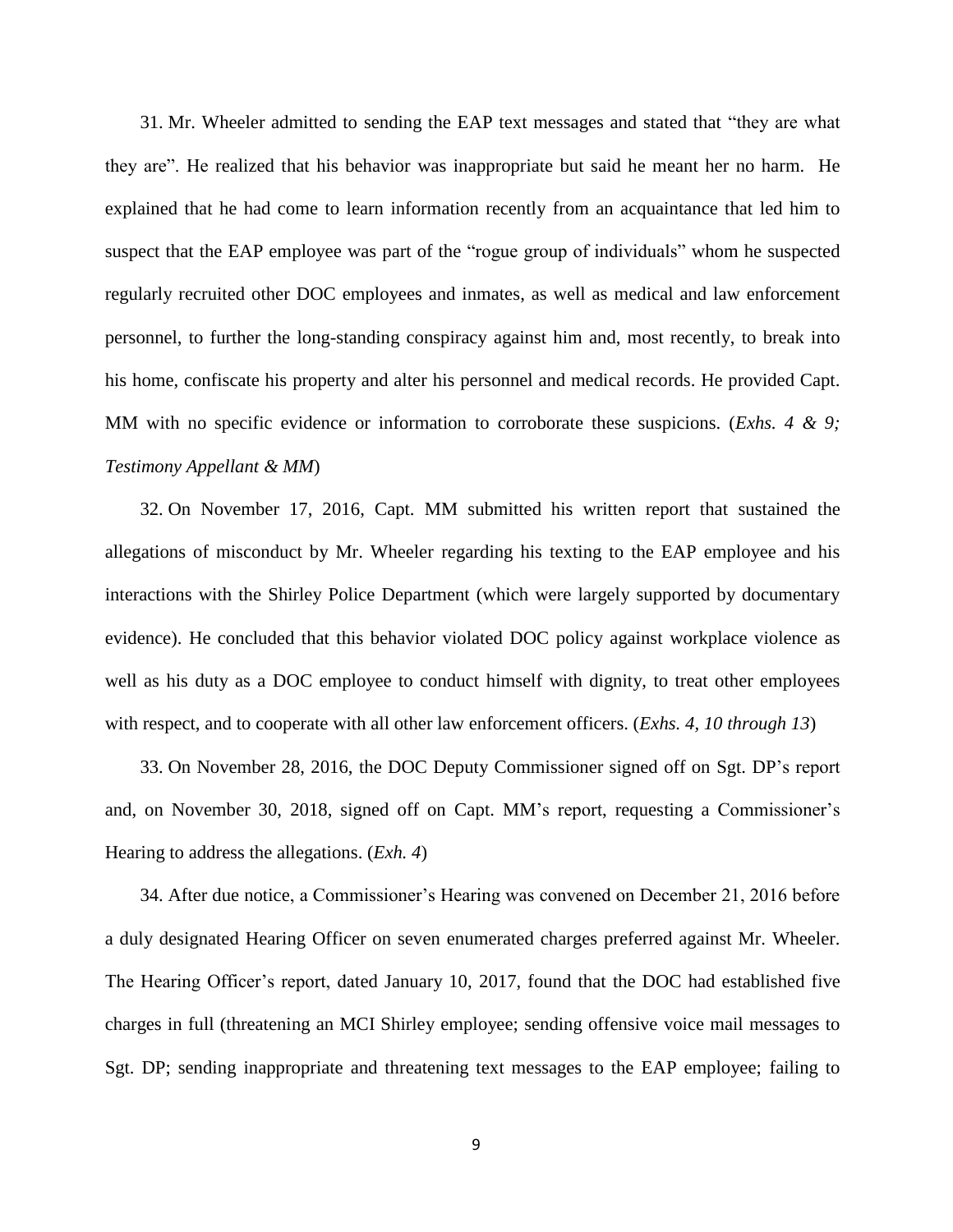cooperate with Shirley Police; and threatening physical violence in a telephone call with Shirley Police) and two charges in part (lying on his application by omitting the fact that his brother was then an MCI inmate; and being the subject of a Harassment Prevention Order). (*Exhs. 1 & 2*)

35. By letter dated February 3, 2017, the DOC Commissioner found that Mr. Wheeler's behavior, as established at the Commissioner's Hearing, violated DOC General Policy I, Rules 1, 2(a), 6(a), 6(b), 9(a), 103 DOC 100.3, 103 DOC 237.01 & 237.02 and 103 DOC 215. The DOC Commissioner concluded that this was serious misconduct and ordered that Mr. Wheeler be terminated from his position with DOC, effective immediately. This appeal duly ensued. (*Exhs. 3, 10 through 13; Claim of Appeal*)

#### **APPLICABLE LAW**

A tenured civil service employee may be disciplined only for "just cause" after due notice, hearing and a written decision that states "fully and specifically the reasons therefore." G.L.c.31,§41. An employee aggrieved by that decision may appeal to the Commission, pursuant to G.L.c.31,§43, for de novo review by the Commission "for the purpose of finding the facts anew." Town of Falmouth v. Civil Service Comm'n, 447 Mass. 814, 823 (2006) and cases cited.

The role of the Commission is to determine "whether the appointing authority has sustained its burden of proving that there was reasonable justification for the action taken by the appointing authority." City of Cambridge v. Civil Service Comm'n, 43 Mass.App.Ct. 300, 304, rev.den., 426 Mass. 1102 (1997). See also City of Leominster v. Stratton, 58 Mass.App.Ct. 726, 728, rev.den., 440 Mass. 1108 (2003); Police Dep't of Boston v. Collins, 48 Mass.App.Ct. 411, rev.den., 726 N.E.2d 417 (2000); McIsaac v. Civil Service Comm'n, 38 Mass.App.Ct. 473, 477 (1995); Town of Watertown v. Arria, 16 Mass.App.Ct. 331, rev.den., 390 Mass. 1102 (1983).

10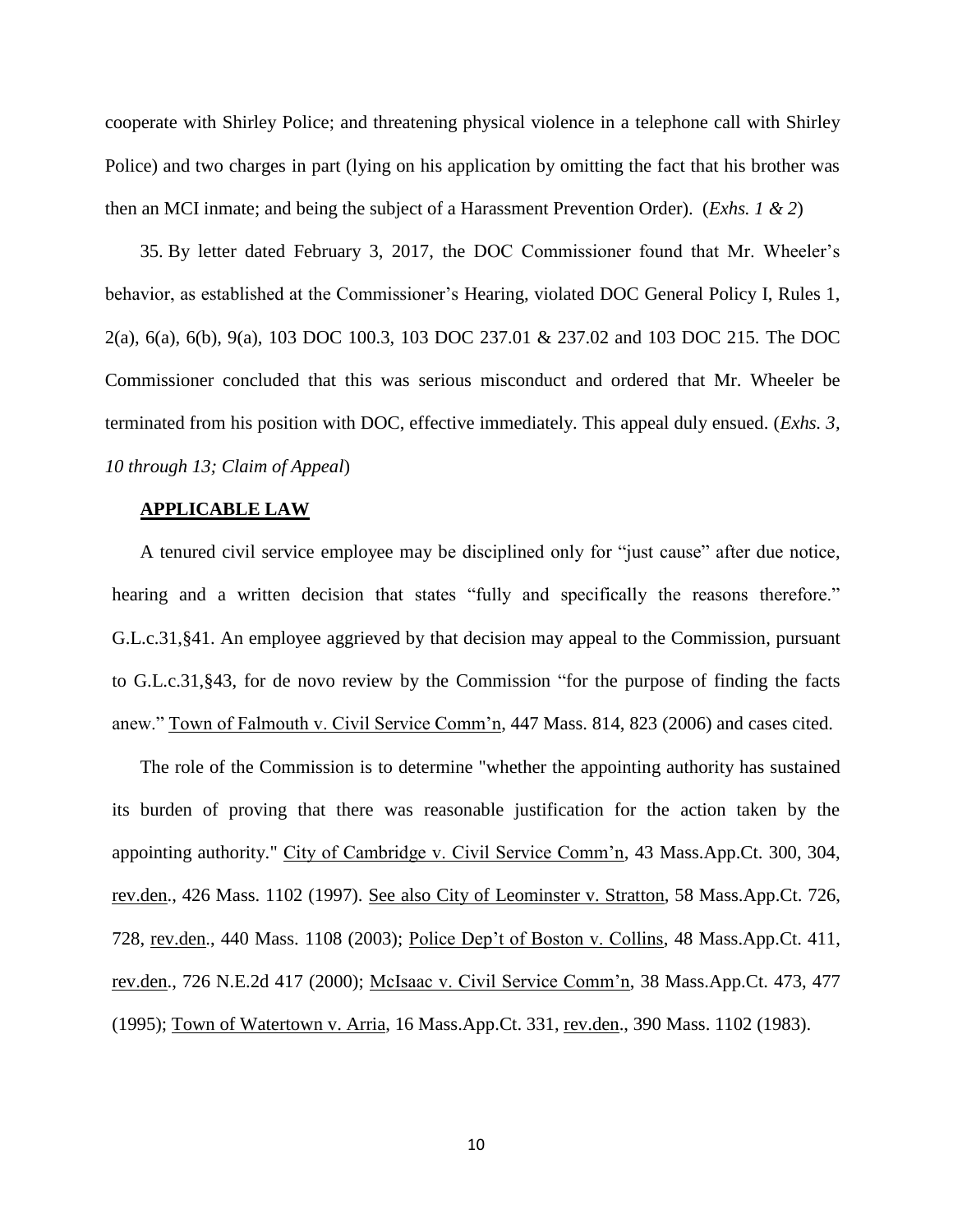An action is "justified" if it is "done upon adequate reasons sufficiently supported by credible evidence, when weighed by an unprejudiced mind; guided by common sense and by correct rules of law." Commissioners of Civil Service v. Municipal Ct., 359 Mass. 211, 214 (1971); City of Cambridge v. Civil Service Comm'n, 43 Mass.App.Ct. 300, 304, rev.den., 426 Mass. 1102 (1997); Selectmen of Wakefield v. Judge of First Dist. Ct., 262 Mass. 477, 482 (1928) The Commission determines justification for discipline by inquiring, "whether the employee has been guilty of substantial misconduct which adversely affects the public interest by impairing the efficiency of public service." School Comm. v. Civil Service Comm'n, 43 Mass.App.Ct. 486, 488, rev.den., 426 Mass. 1104 (1997); Murray v. Second Dist. Ct., 389 Mass. 508, 514 (1983)

The Commission is guided by "the principle of uniformity and the 'equitable treatment of similarly situated individuals' [both within and across different appointing authorities]" as well as the "underlying purpose of the civil service system 'to guard against political considerations, favoritism and bias in governmental employment decisions.' " Town of Falmouth v. Civil Service Comm'n, 447 Mass. 814, 823 (2006) and cases cited. It is also a basic tenet of "merit principles" which govern civil service law that discipline must be remedial, not punitive, designed to "correct inadequate performance" and "separating employees whose inadequate performance cannot be corrected." G.L. c.31,§1.

The Commission is entitled to "due weight for its experience, technical competence, and specialized knowledge, as well as to the discretionary authority conferred upon it. . . . This standard . . . is highly deferential to the agency on questions of fact and reasonable inferences drawn therefrom.' " Brackett v. Civil Service Comm'n, 447 Mass. 233, 241-42 (2006) and cases cited. It is the purview of the hearing officer to determine credibility of testimony presented to the Commission. See, e..g., Covell v. Dep't of Social Services, 439 Mass. 766, 787 (2003)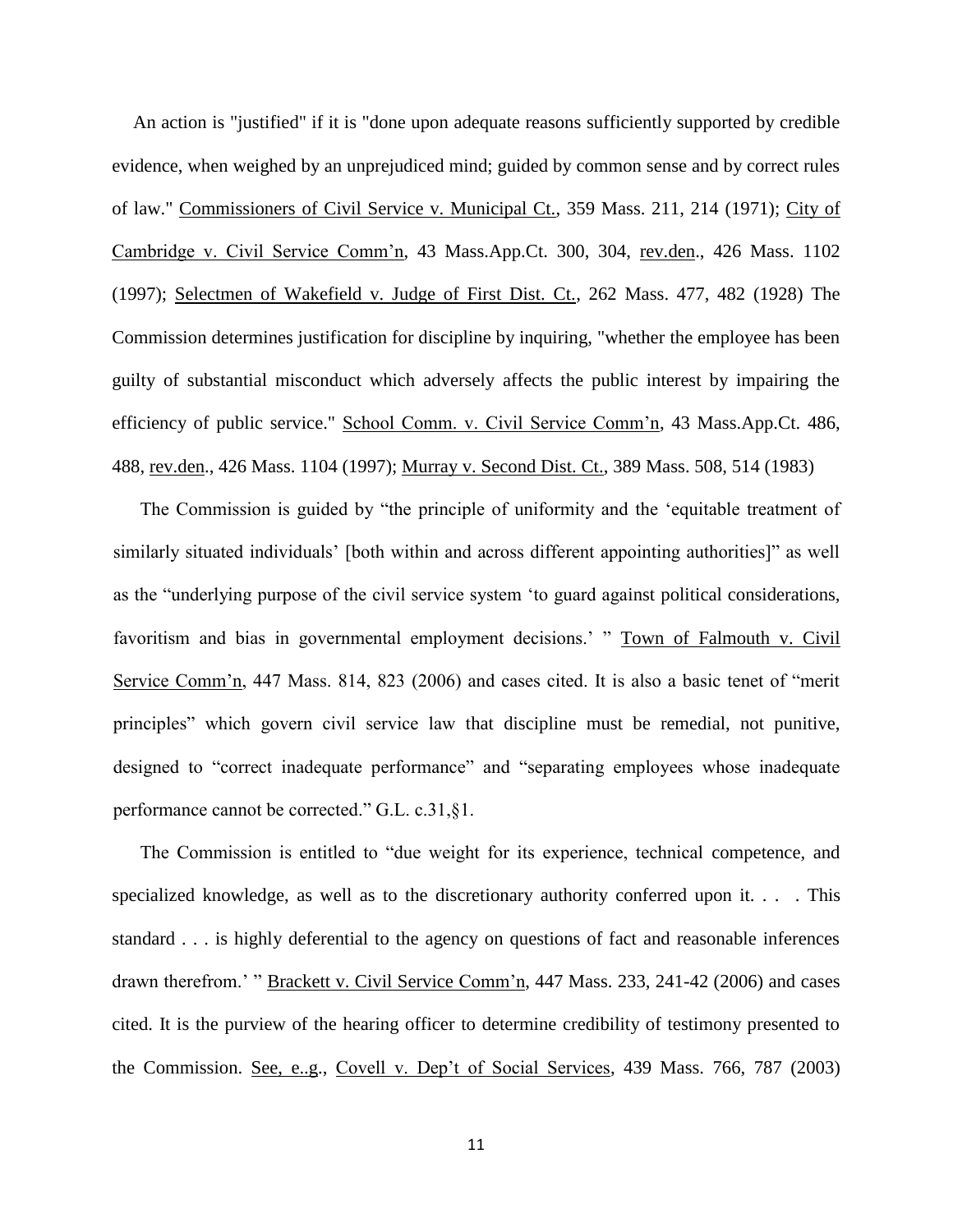Leominster v. Stratton, 58 Mass.App.Ct. 726, 729 (2003) See Embers of Salisbury, Inc. v. Alcoholic Beverages Control Comm'n, 401 Mass. 526, 529 (1988); Doherty v. Retirement Bd. Of Medford, 425 Mass. 130, 141 (1997). The Commission takes account of all credible evidence in the entire administrative record, including whatever would fairly detract from the weight of any particular supporting evidence. See, e.g., Massachusetts Ass'n of Minority Law Enforcement Officers v. Abban, 434 Mass. 256, 264-65 (2001).

G.L.c.31, Section 43 also vests the Commission with "considerable discretion" to affirm, vacate or modify discipline but that discretion is "not without bounds" and requires sound explanation for doing so. See, e.g., Police Comm'r v. Civil Service Comm'n, 39 Mass.App.Ct. 594, 600 (1996) ("The power accorded to the commission to modify penalties must not be confused with the power to impose penalties ab initio . . . accorded the appointing authority") Id., (*emphasis added*). See also Town of Falmouth v. Civil Service Comm'n, 447 Mass. 814, 823 (2006), quoting Watertown v. Arria, 16 Mass.App.Ct. 331, 334 (1983).

#### **ANALYSIS**

The DOC established just cause to terminate Mr. Wheeler's employment based on the preponderance of evidence that established a pattern of offensive and threatening behavior toward multiple DOC personnel and law enforcement officers. Even Mr. Wheeler acknowledged that his outbursts of uncontrolled anger were inappropriate, but pleaded that they did not rise to the level of a terminable offense, as he never acted on any of his threats. I cannot agree.

First, this is not a case of a single, uncharacteristic outburst. DOC's decision is based on a pattern of behavior toward multiple DOC personnel that represents a classic example of the type of workplace harassment that is utterly intolerable in any society, and certainly cannot be condoned in an employee of a para-military organization such as the DOC. DOC was fully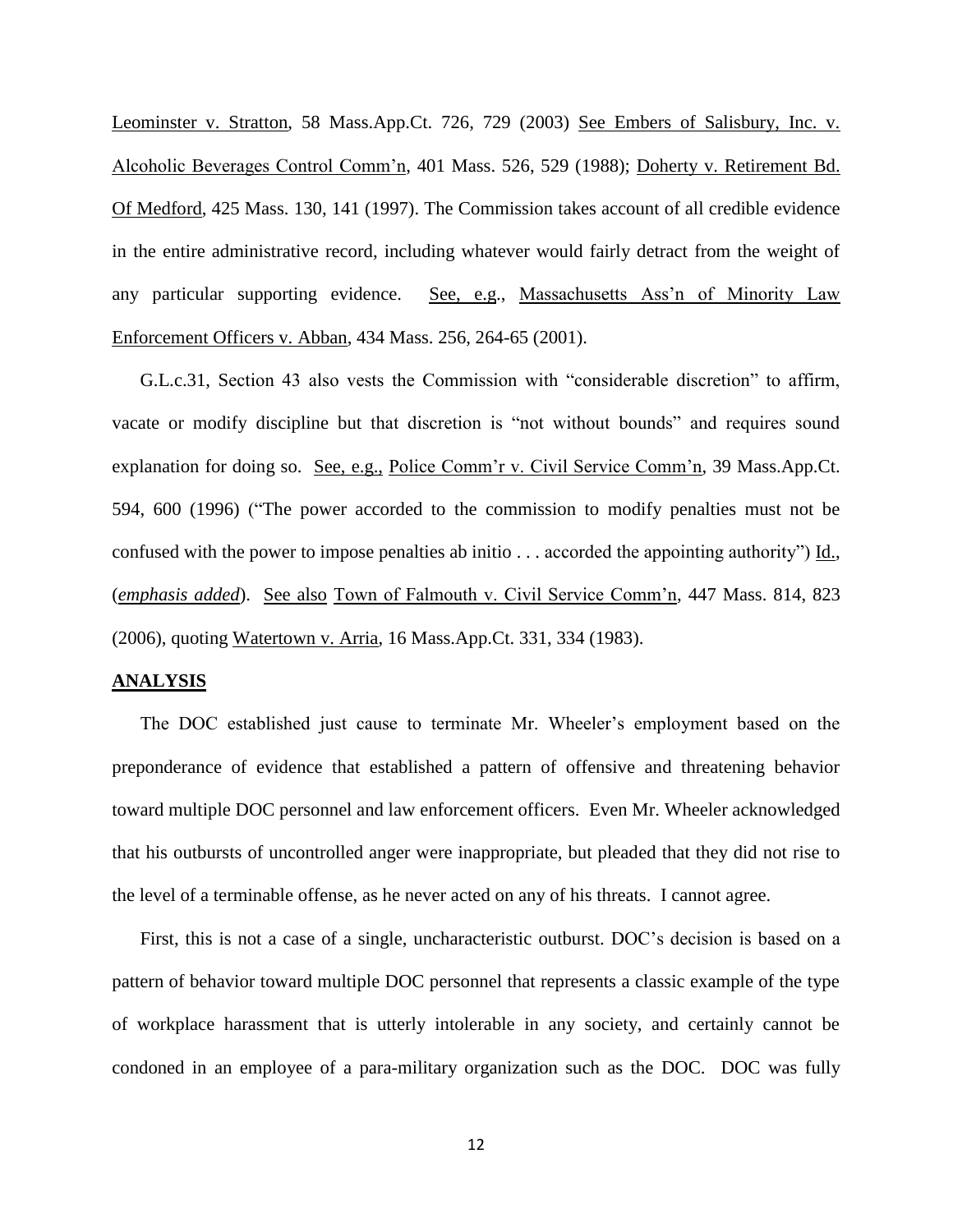entitled to choose to terminate Mr. Wheeler, who repeatedly demonstrated that he cannot control his ability to conduct himself in a professional and non-threatening manner. Indeed, DOC has a duty to its entire staff to ensure that no person within its organization be subjected to the type of workplace violence that Mr. Wheeler inflicted on his coworkers, or to accept the risk of such violence in the future. Removing an employee with a proven record of disruptive behavior is not only justified; often, as here, it becomes the only effective option an employer has available.

Second, the severity of Mr. Wheeler's misconduct is not mitigated by the absence of proof of actual physical harm. The emotional harm that his verbal threats and intimidation caused are equally significant and just as important to be deterred in the future. The credible evidence, largely documented, established that Mr. Wheeler's continued employment would pose an unreasonable risk to other employees of such emotional harm through further disruptive, threatening and intimidating behavior which Mr. Wheeler had shown no ability to control.<sup>9</sup>

Third, it is a closer call whether Mr. Wheeler's concealing his brother's status as an MCI inmate should be treated as grounds for termination. On the one hand, the offense occurred over ten years ago and there was no evidence that, so long as the brother was in custody, there was any undue contact between the two. I also credit Mr. Wheeler's contention that he did eventually "come clean" with DOC. On the other hand, the concealment clearly weighed on Mr. Wheeler and, in part, contributed to his intemperate behavior toward others whom he believed harbored animus against him for having a convicted felon for a brother. Had this offense been his only transgression, Mr. Wheeler might have had a fair argument for mitigation, but it does not mitigate the severity of his threat of workplace violence which, alone, justifies his termination.

 $\overline{a}$ 

<sup>&</sup>lt;sup>9</sup> I take note that the EAP employee chose, on advice of DOC counsel, not to appear and testify at the Commission hearing. Mr. Wheeler argues that her failure to testify shows bad faith on DOC's part, but, after considering the overwhelming and credible independent evidence of the emotional harm that she has suffered, her reluctance actually tends to persuade me that she held a very reasonable fear that an appearance pput her at risk of additional emotional harm..